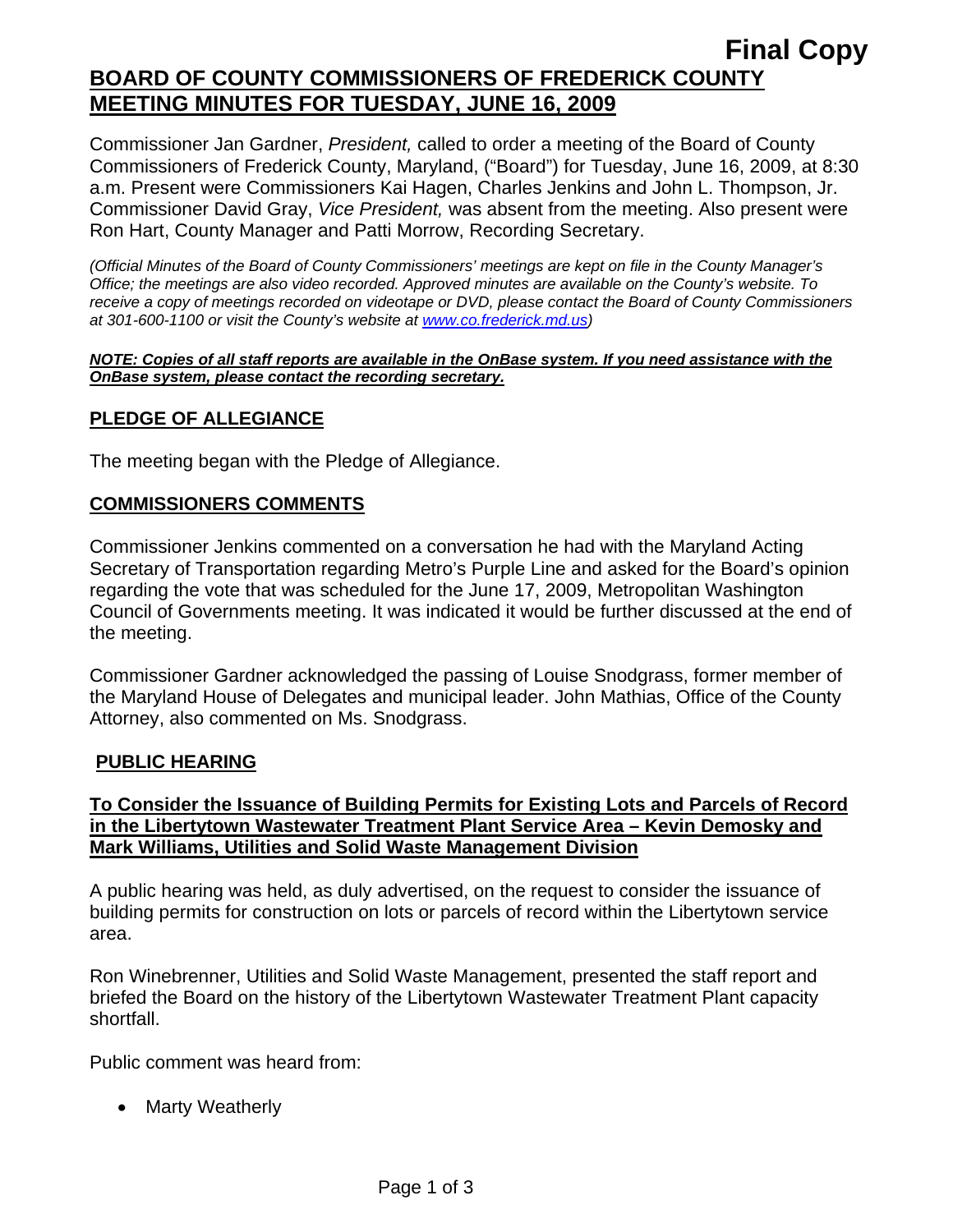# **Final Copy BOARD OF COUNTY COMMISSIONERS OF FREDERICK COUNTY MEETING MINUTES FOR TUESDAY, JUNE 16, 2009**

Commissioner Jenkins moved to approve and adopt the resolution to modify Resolution #07- 45 to allow the issuance of building permits for existing lots and parcels of record within the Libertytown Wastewater Treatment Plant service area. Commissioner Hagen seconded the motion that passed 4-0 with Commissioner Gray absent.

(A copy of Resolution #09-16 can be obtained in the County Manager's Office or from the county's website, www.co.frederick.md.us)

### **ADMINISTRATIVE BUSINESS**

#### **Resolution of Support for the Maryland Department of Business and Economic Development Maryland Economic Development Assistance and Authority Fund (MEDAAF) Grant – Laurie Boyer, Economic Development Division**

Ms. Boyer briefed the Board on the proposed grant for Life Technologies Corporation.

Greg Cole, Director of Finance, Maryland Department of Business and Economic Development, commented on the proposed grant for Life Technologies Corporation.

A lengthy discussion ensued.

Commissioner Hagen moved to approve and adopt the resolution as presented. Commissioner Jenkins seconded the motion that failed 2-2 with Commissioners Jenkins and Thompson opposed and Commissioner Gray absent.

It was indicated the issue would be brought back to a future meeting of the Board.

### **Metro's Purple Line Discussion**

The Board gave support to Commissioner Jenkins regarding his vote on Metro's Purple Line.

#### **COMMISSIONERS COMMENTS**

Commissioner Jenkins noted he had attended the draft Countywide Comprehensive Plan presentation held recently at Oakdale Middle School.

Commissioner Thompson said he would like the Board to consider a non-binding discussion on the areas of the comprehensive plan that are north of The City of Frederick and south of Mountaindale.

John Mathias, Office of the County Attorney, commented on the Board having a discussion of the comprehensive plan prior to receiving the Frederick County Planning Commission's recommendations.